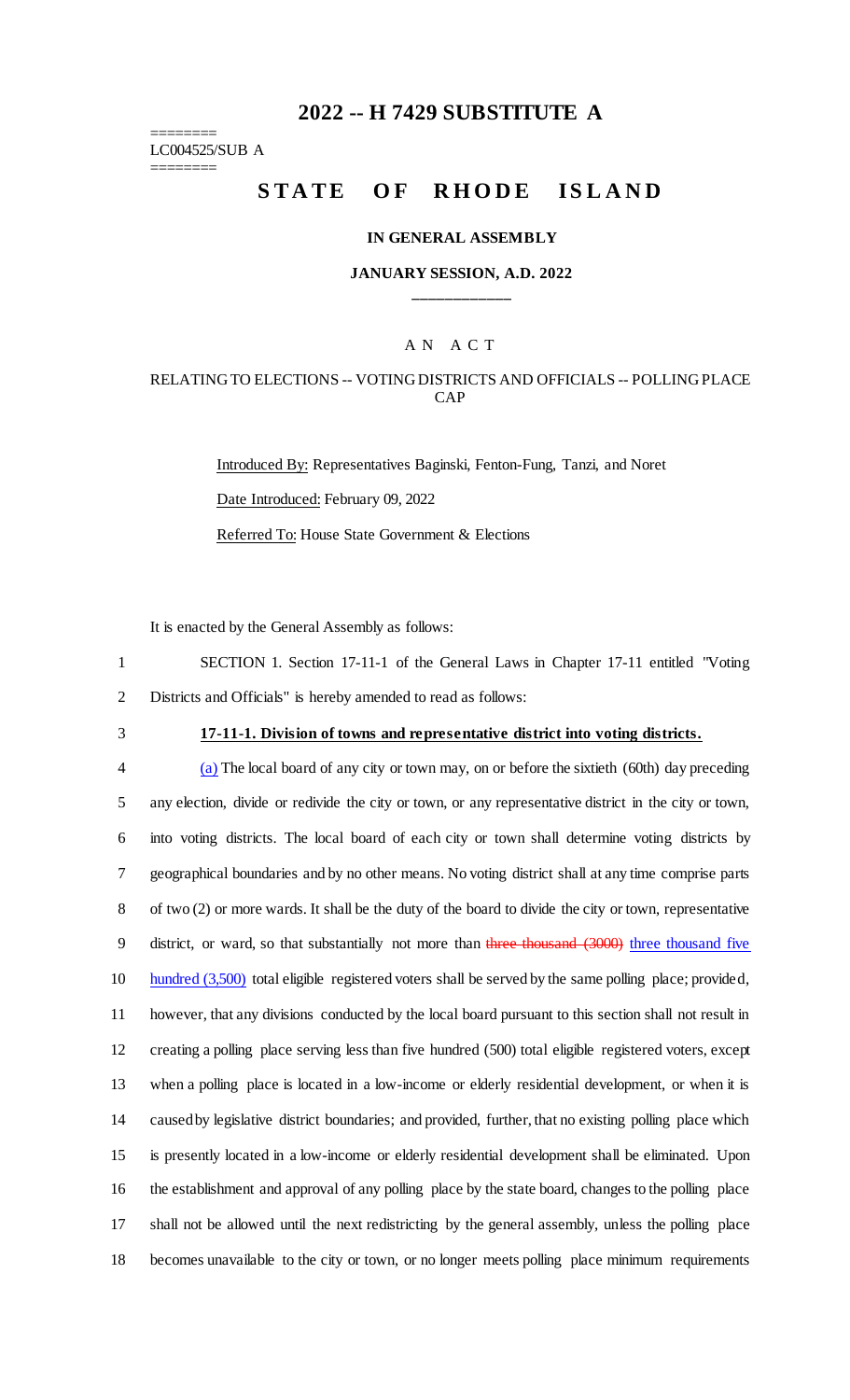as established by the state board, then the city or town may take the appropriate action to replace the polling place. A polling place may be located either within or without the voting district for which it is established; provided, that a polling place may be located outside the district only upon unanimous determination of the local board and subject to the approval of the state board that a suitable place is not available within the voting district.

- (b) Uniform standards for polling place location. When cities and towns shall, subject to
- the approval of the state board, designate polling locations in accordance with § 17-11-1 and § 17-
- 8 19-3.2, they shall take into account the following factors:
- (1) Accessibility of the polling place to historically disenfranchised communities,
- including cultural groups, ethnic groups, and minority groups;
- (2) Proximity of polling places to dense concentrations of voters;
- (3)Accessibility of polling places by public transportation;
- (4) Ensuring equitable distribution of polling places in the city or town; and
- (5) Maximizing voter participation, including through the use of community centers and
- public gathering places as polling places.
- SECTION 2. This act shall take effect upon passage.

======== LC004525/SUB A ========